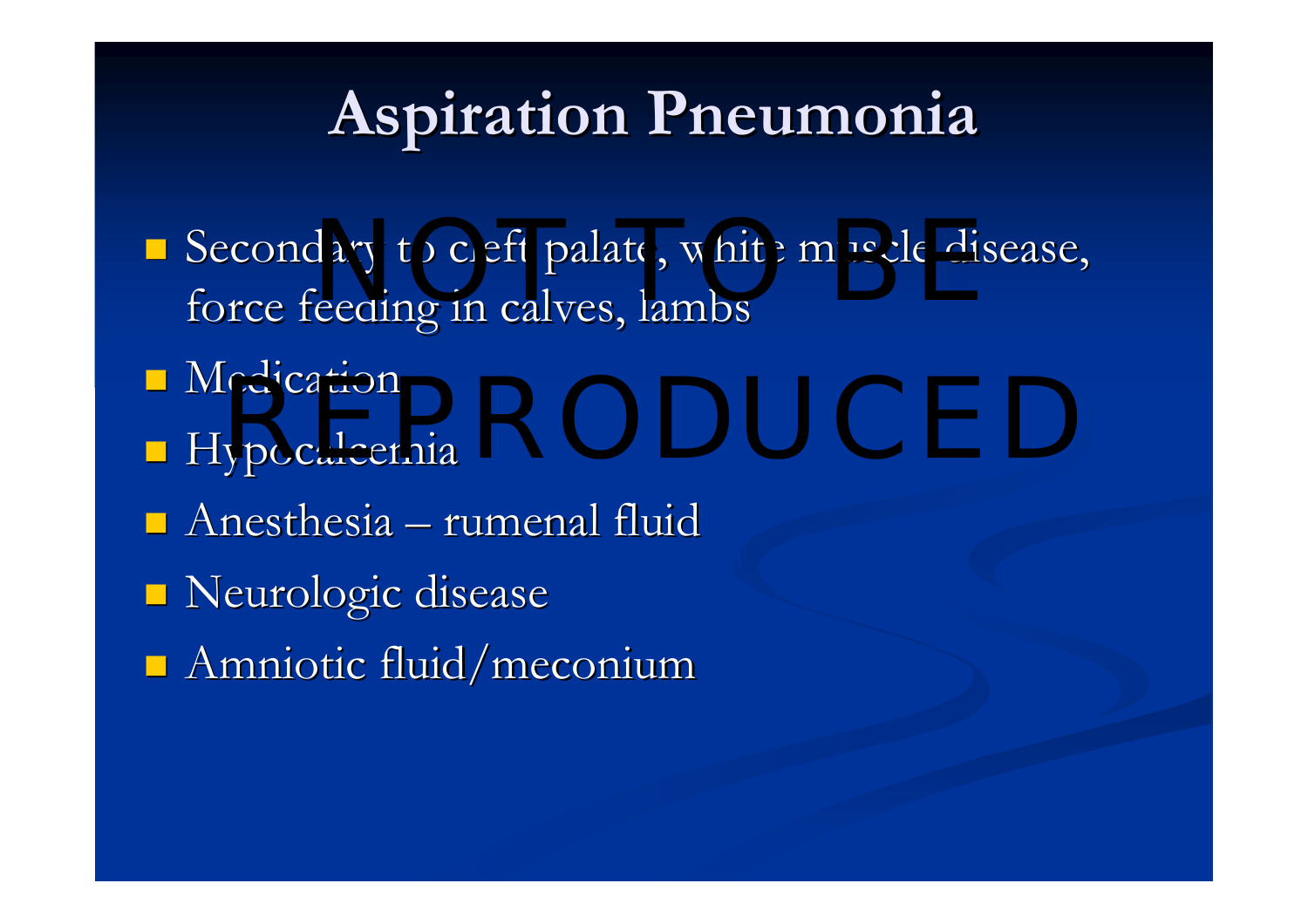### **Aspiration Pneumonia Aspiration Pneumonia**

- **Lesion distribution: multifocal or locally** extensive (e.g. anteroventral)
- $\blacksquare$  Histopathology: suppurative/granulomatous to to gangrenous bronchopneumonia/abscesses/granulomas stopathology: suppurative/granuiomatous to<br>gangrenous
- $\blacksquare$  Look for plant material, lipid
- $\blacksquare$  Look for meconium/squames in fetuses, neonates – – can be diffuse lesion, may have syncytial cells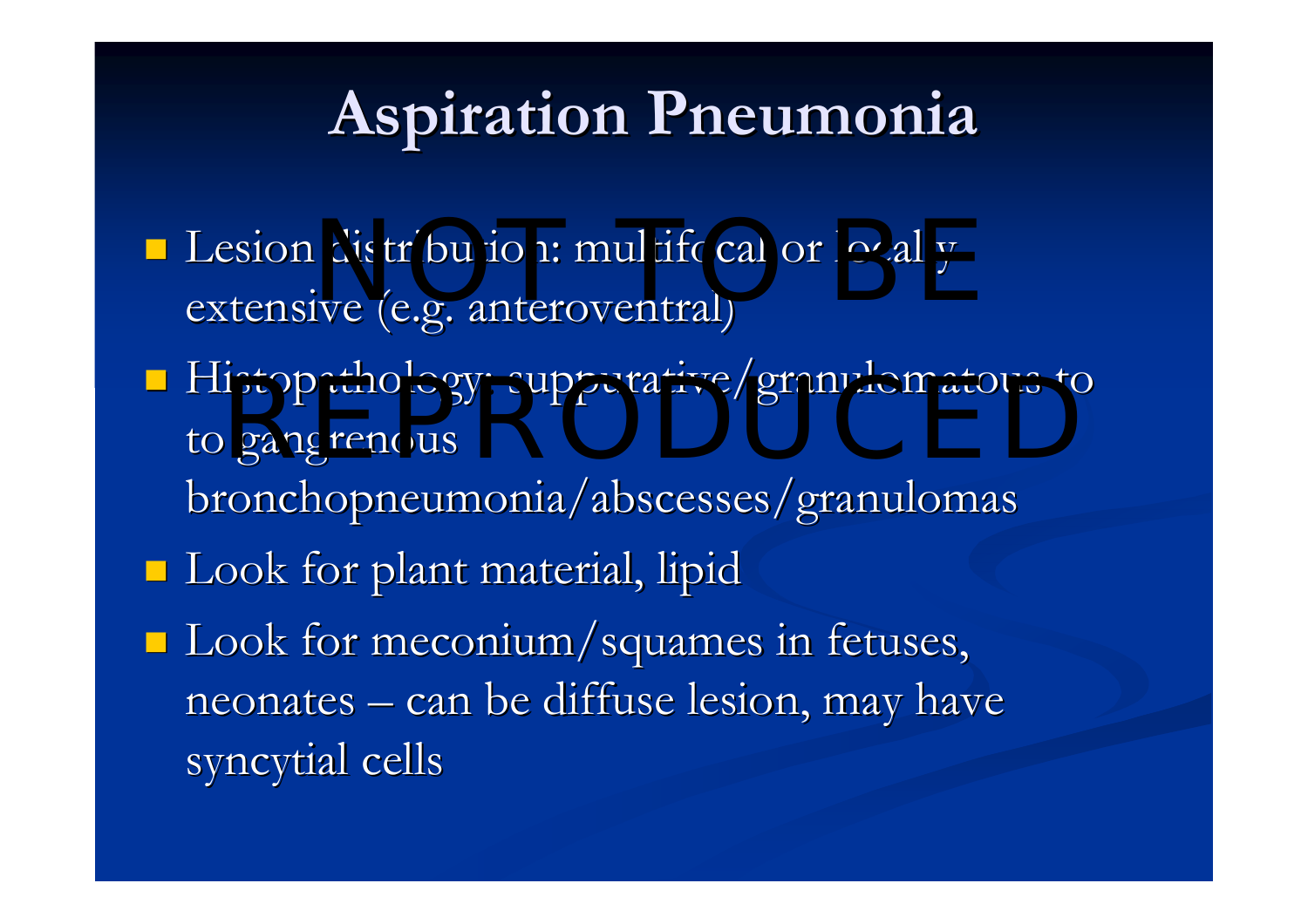**Aspiration Pneumonia Pneumonia Calf** Multifocal, unilateral abscesses

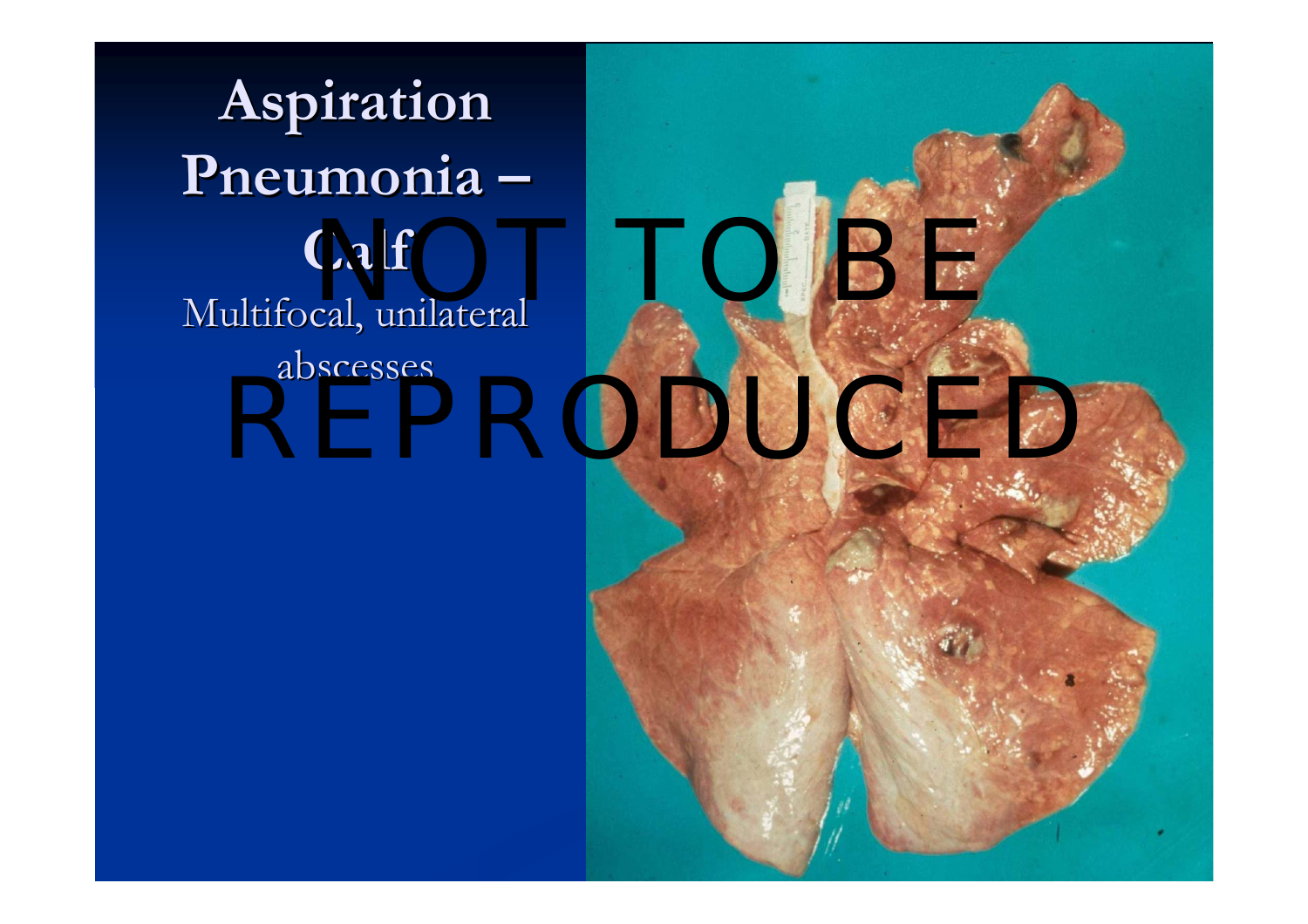#### **Aspiration Pneumonia Aspiration Pneumonia** Rumen contents

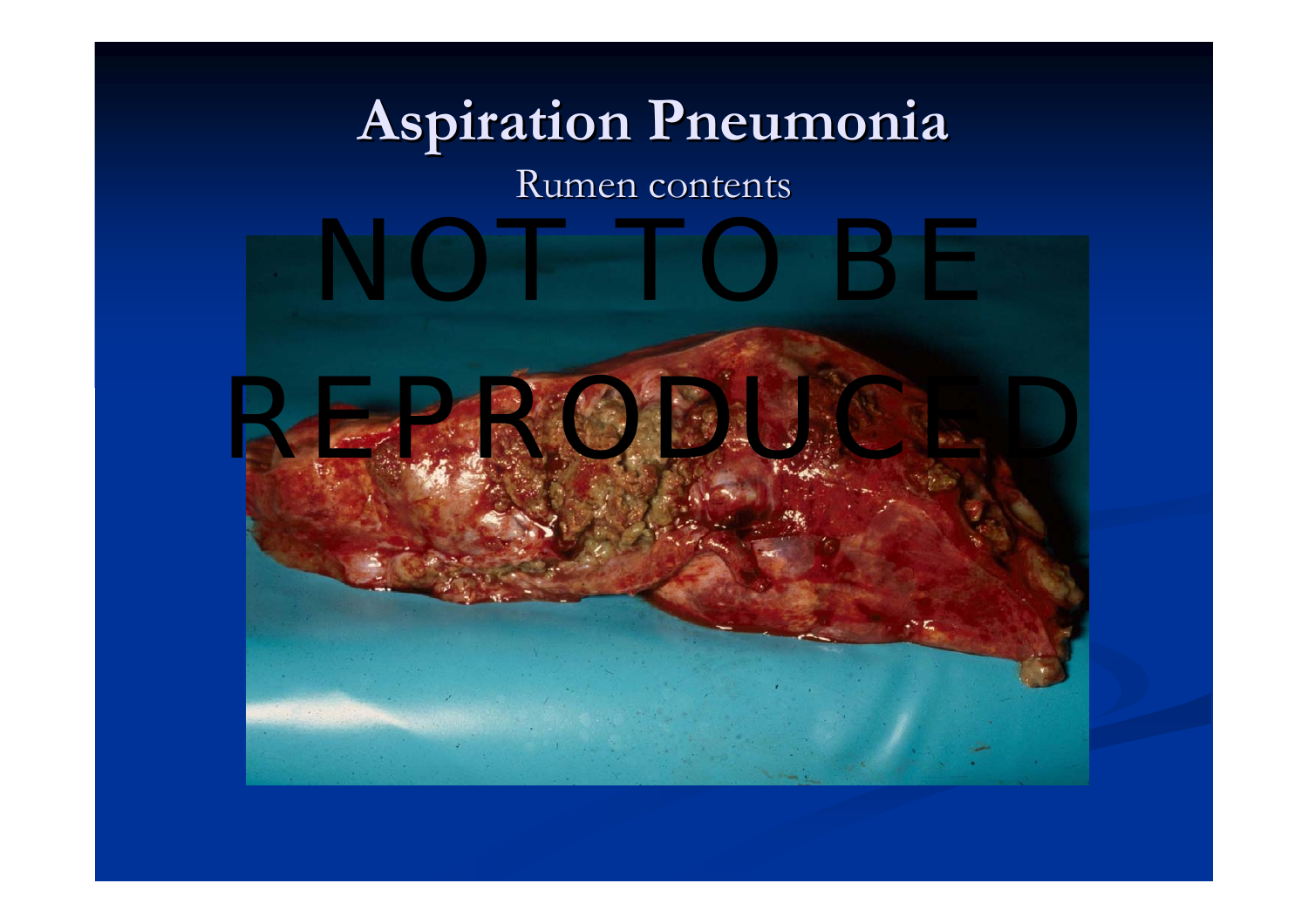#### **Fetal Aspiration Fetal Aspiration** Meconium with syncytial cells (courtesy of Cor Lenghaus)



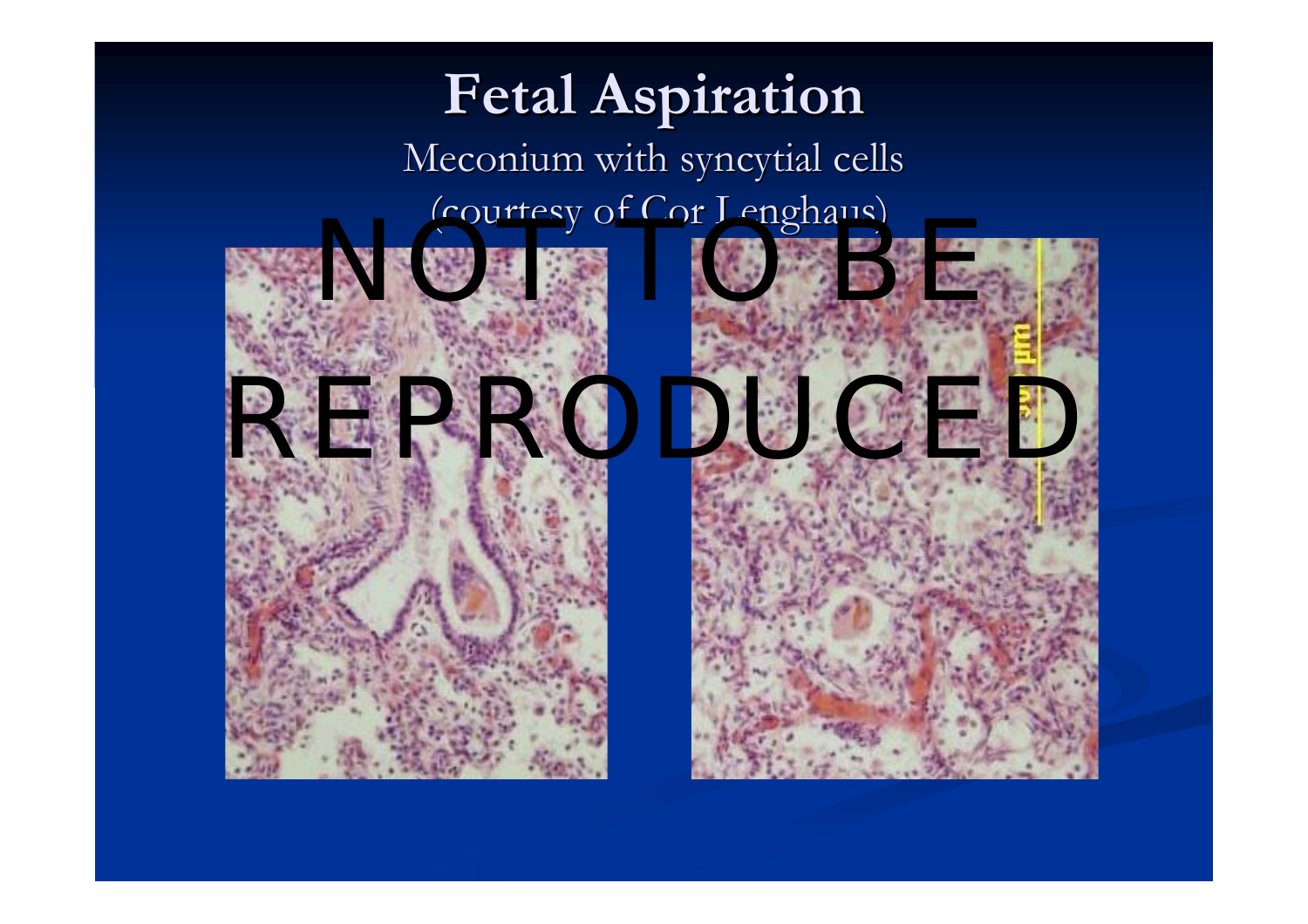## **Interstitial Emphysema Interstitial Emphysema**

П - Air in interlobular septae and subpleurally, occasionally subcutaneous  $\blacksquare$  May extend into subcutaneous tissue  $\blacksquare$  Secondary to marked respiratory effort  $\blacksquare$  Generally terminal event  $\blacksquare$  Not a significant lesion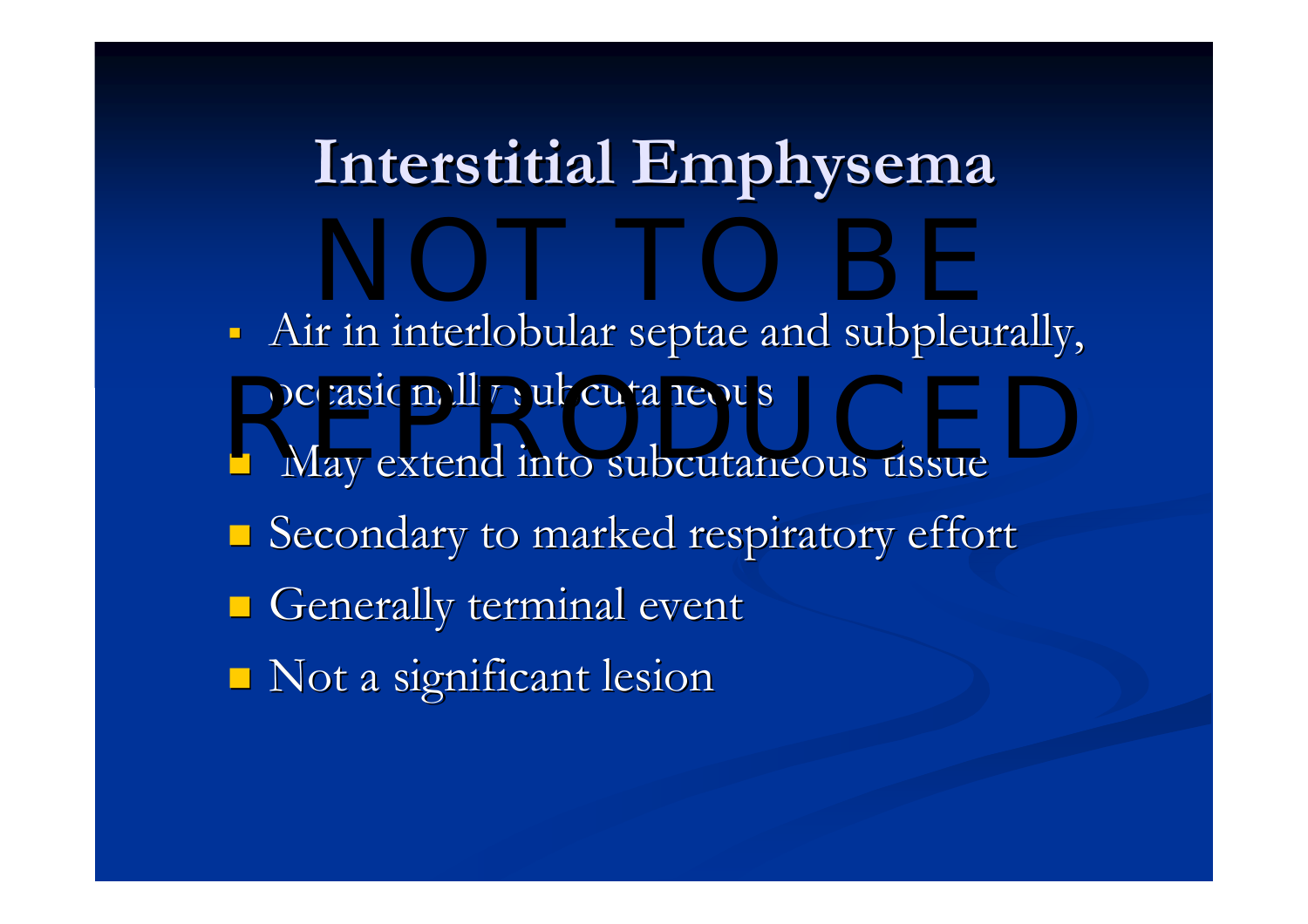# **Interstitial Emphysema Interstitial Emphysema**

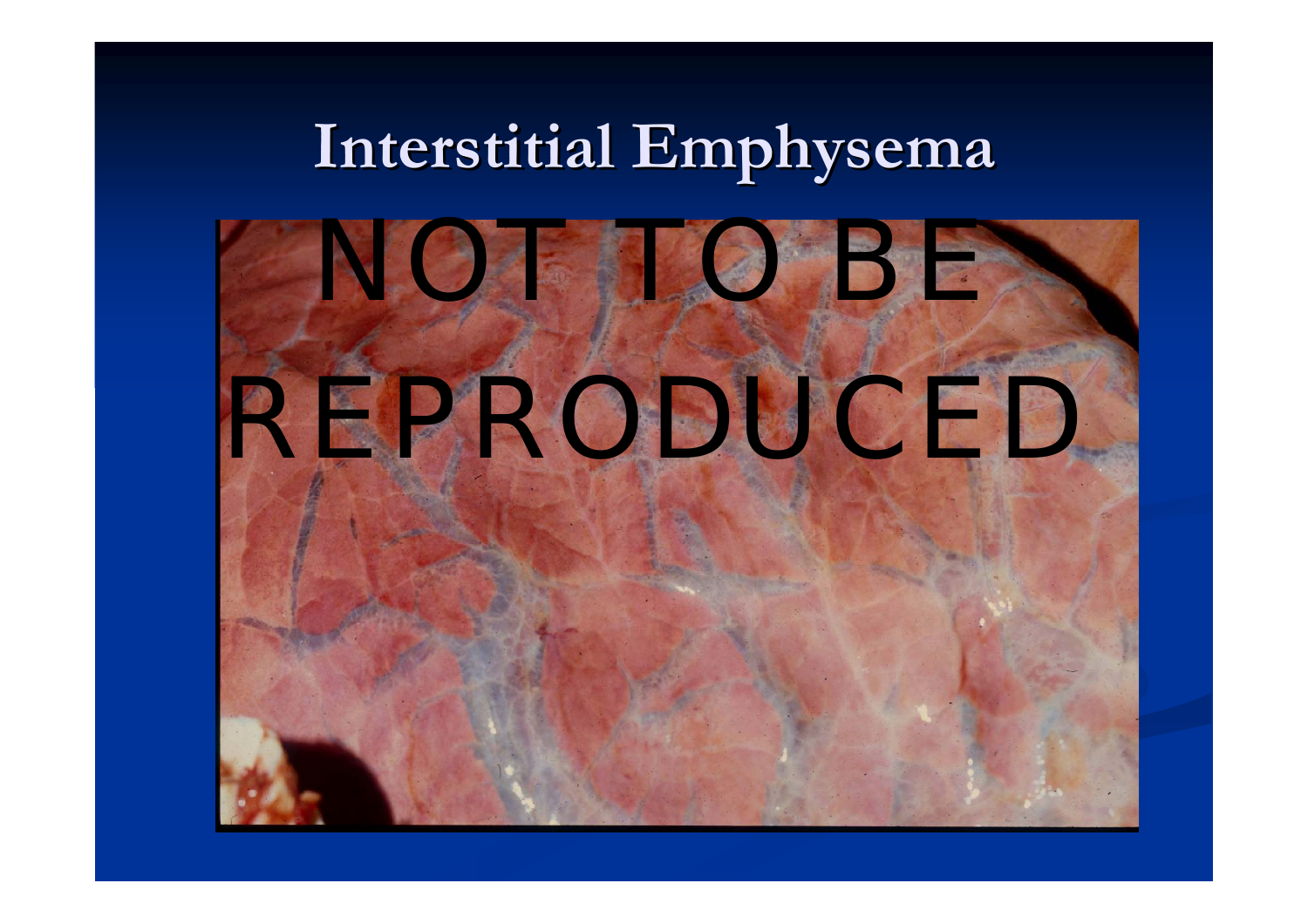#### **Toxicant Induced Edema Toxicant Induced Edema**

- $\Box$  Damage to epithelium, endothelium Damage to epithelium, endothelium  $\blacksquare$  Inhalation  $\blacksquare$ – smoke, oxygen, ammonia  $\blacksquare$  Blood borne – endotoxin, snake venom, paraquat, ANTU  $\alpha$  are to epithelium, endothelium Blood borne – endotoxin, snake venom,
- **Anaphylaxis**
- $\Box$ May be secondary to toxicant induced cardiac injury
- T. ■ Differentiate from "dead ruminant lung" -- autolysis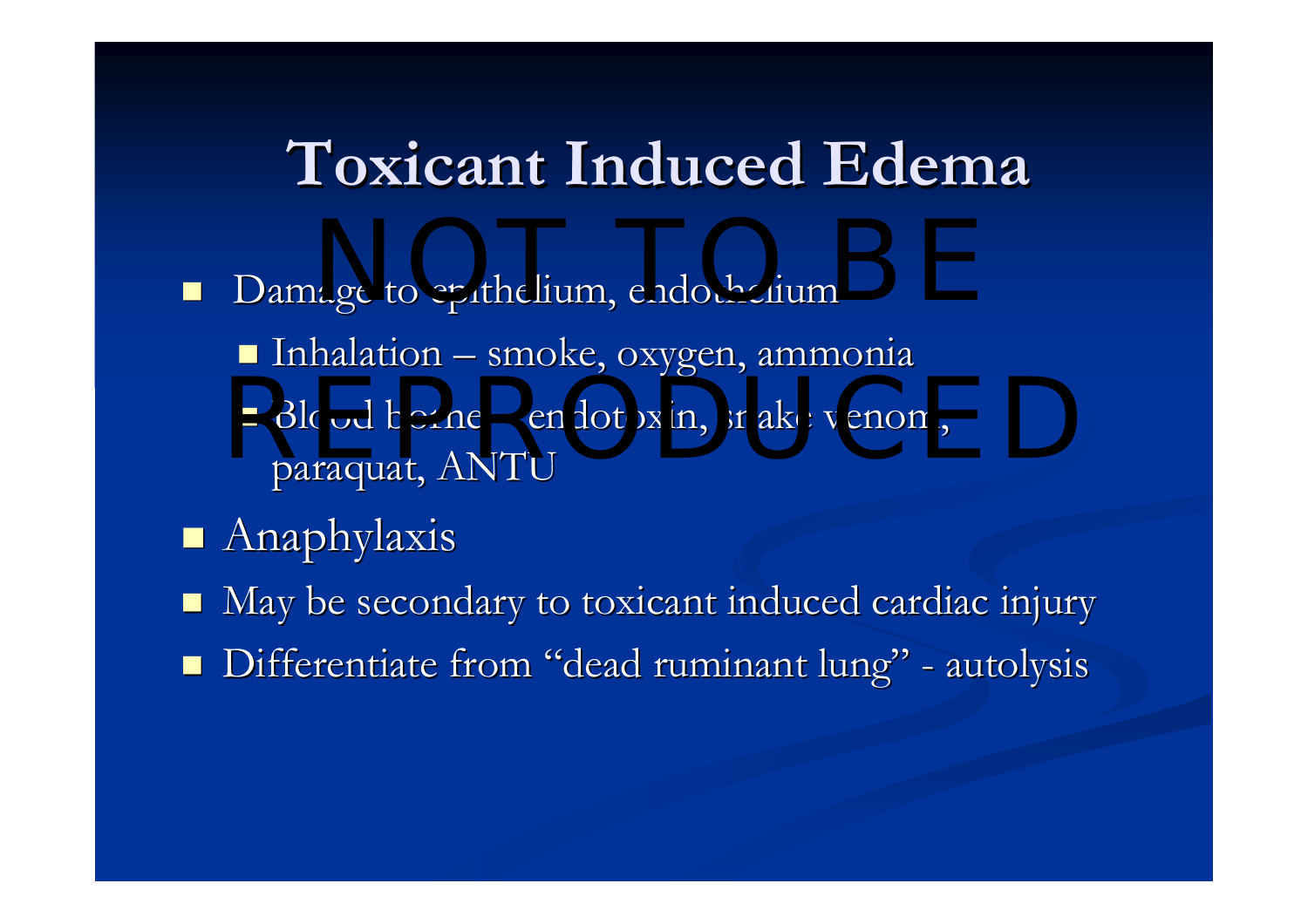## **Anaphylaxis Anaphylaxis**

- **Type I hypersensitivity** NOT TO BE A CONTRACTED ON A SERVICE OF THE SERVICE OF THE SERVICE OF THE SERVICE OF THE SERVICE OF THE SERVICE<br>NOTE: THE SERVICE OF THE SERVICE OF THE SERVICE OF THE SERVICE OF THE SERVICE OF THE SERVICE OF THE SERVICE OF<br>
- **Etiology** 
	- Luology<br>I Iatrogenic: antibiotic injection, vaccination
		- Ruptured liver abscess
		- $\blacksquare$  Milk allergy  $\blacksquare$ – sensitization to own casein

**Pathology** 

- Pulmonary edema with eosinophils Pulmonary edema with eosinophils
- $\blacksquare$  Airway constriction